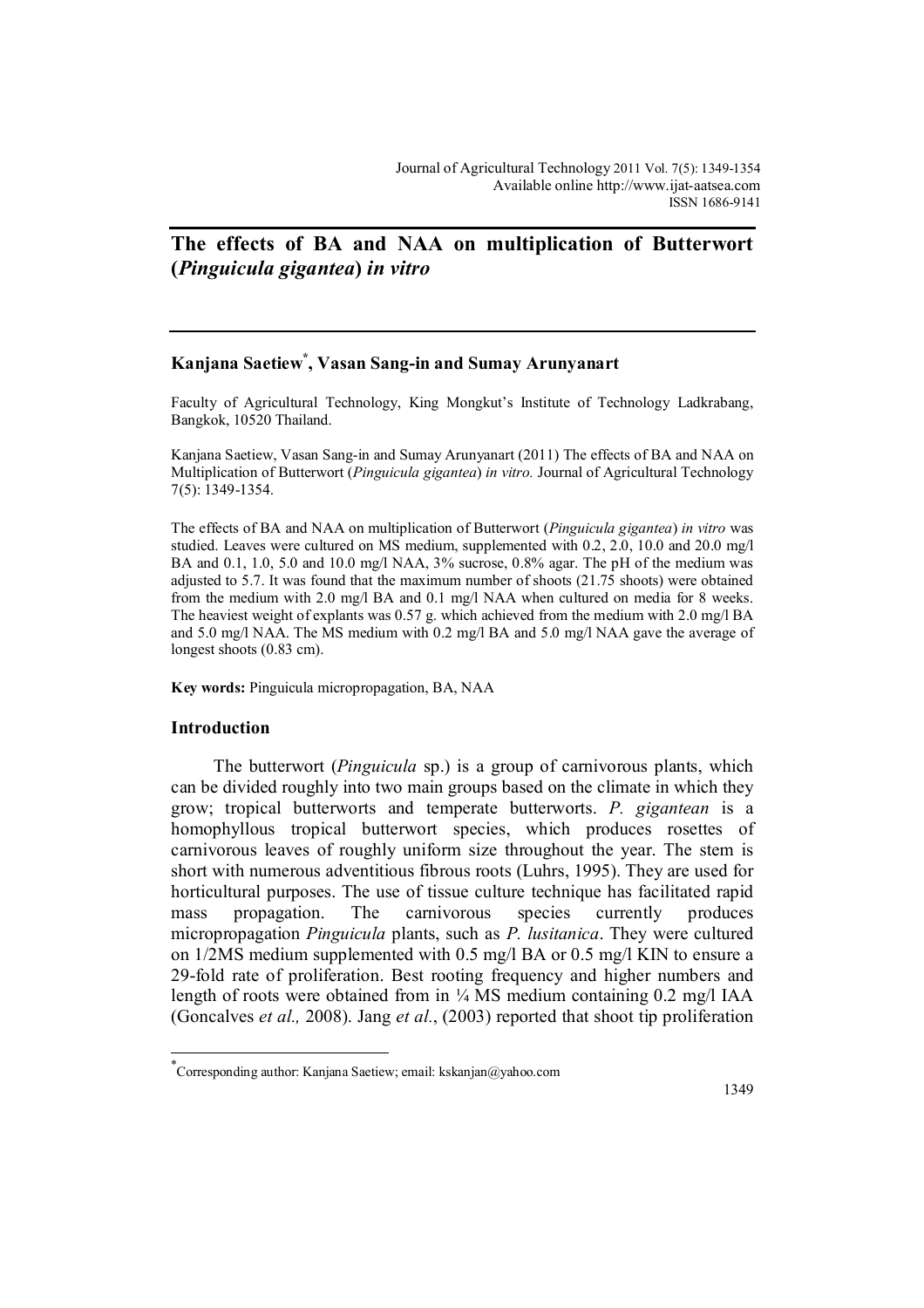of *Dionaea muscipula* was the best on MS medium but was poor on B5 medium (Gamborg et al. 1968) and the shoot number per explant was higher on MS than on B5 and LS (Linsmaier and Skoog, 1965) medium. Adams *et al.,* (1979) described a method for *Pinguicula moranensis* (Butterwort) propagation though leaf culture. Minocha (1985) reported an *in vitro* propagation method of *Dionaea muscipula* from mature leaf segments. There is no paper reporting *in vitro* propagation of *P. gigantean.* The objective of this work was to develop an efficient micropropagation method from leaves explants. The combinations of BA and NAA concentration were critically evaluated.

### **Materials and methods**

Leaves of *P. gigantean* from a greenhouse were used as plant materials in this study. Leaves were washed in running tap water and commercial detergent. They were surface sterilized for 10 min by immersing in 3% Clorox solution containing a few drops of Tween-20, and then washed three times with sterile distilled water for 5 minutes each.

Culture media and culture condition. Leaves were cultured on MS medium supplemented with 0.2, 2.0, 10.0, and 20.0 mg/l BA  $(N^6$ benzyladenine) and 0.1, 1.0, 5.0, and 10.0 mg/l NAA ( $\alpha$ - naphthalene acetic acid). All media contained 30 g/l sucrose and 8 g/l agar. The pH of all culture media was adjusted to 5.7 before autoclaving. Each explant was cultured per bottle. Cultures were incubated at  $25+2$  °C under a 16 hour photoperiod provided by cool white fluorescent lamps. Plantlets regenerated from leaves were transferred to MS medium without plant growth regulator to regenerate roots before transferring to pots.

Statistical analysis. Data were subjected to factorial in randomized complete block design and analyzed statistically using analysis of variance (ANOVA). The differences between the means were analyzed statistically using Dancan's new multiple range tests.

## **Results and discussion**

### *Effect of BA*

The effect of BA on multiple shoot differentiation was demonstrated in a number of cases using various explants (Lae *et al.,* 2005). The growth of butterwort leaf was summarized in Table 1. The concentration of BA (0.2, 2.0, 10.0 and 20.0 mg/l) gave shoot differentiation. The number of shoots was highest on MS medium supplemented with 2.0 mg/l BA, as this medium gave an average of  $16.63+1.88$  shoots and the highest fresh weight of plants  $(0.41 \text{ g.})$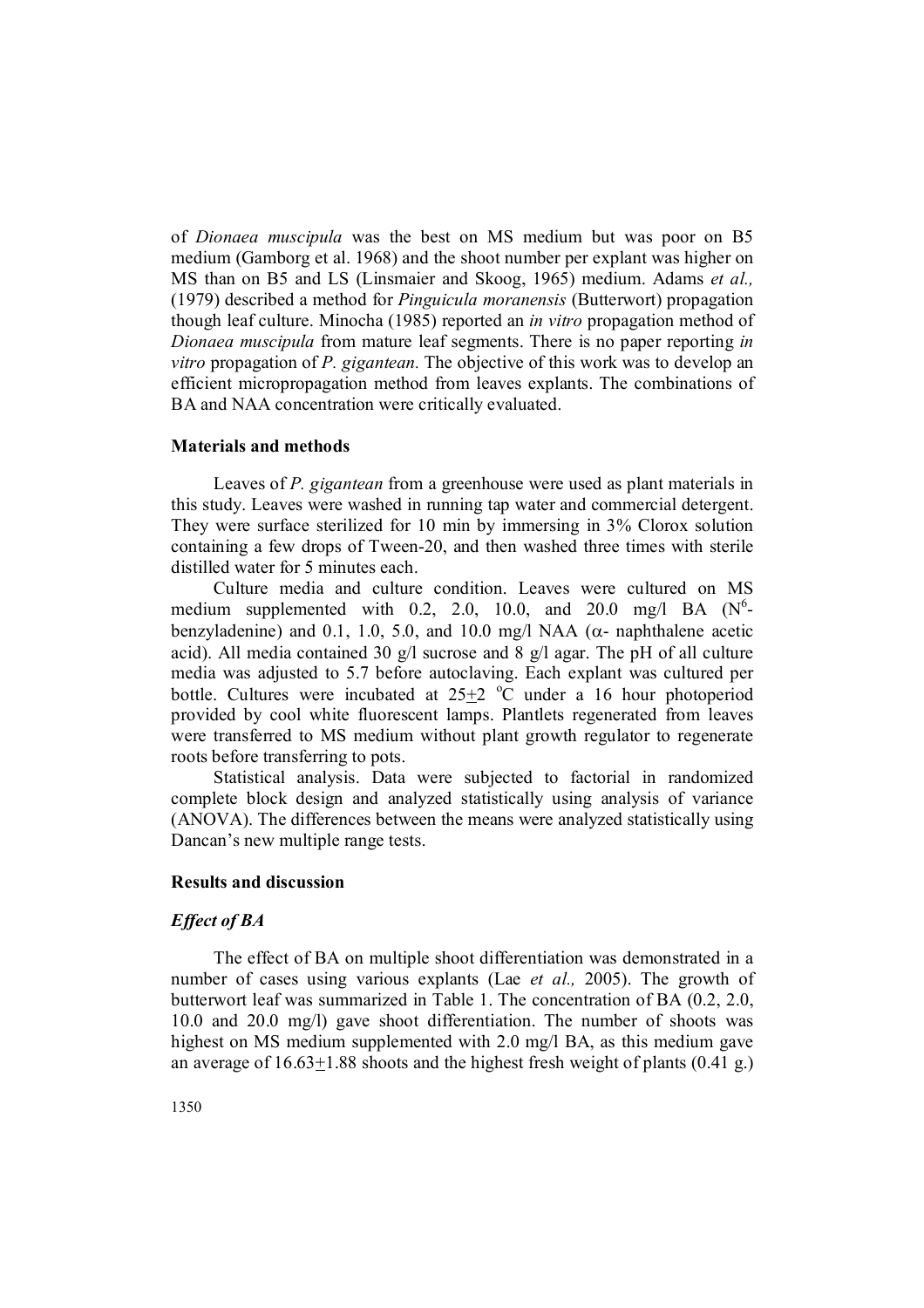was found. The highest length of shoot was found on medium supplemented with 0.2 mg/l BA. Jayaram K. and Prasad M. (2007) reported that the effect of BA at lower concentrations showed a significant effect on *Dorsera indica* with which BA at 0.1 mg/l individual developed multiple shoots within 60 days. Higher concentration of BA showed growth retardation.

## *Effect of NAA*

The effect of NAA concentration (0.1, 1.0, 5.0 and 10.0 mg/l) is shown in Table 1. The lower concentration of NAA gave the highest number of shoots (12.47 shoots). However the higher NAA concentration gave the highest length of shoots (0.41 cm) and the heaviest weight of shoots (0.39g.). Mohd *et al.,* (2007) reported that a low concentration of auxin along with a high concentration of cytokinin was most promising for the induction and multiplication of shoots in *Tylophora indica*, and MS medium supplemented with 2.5  $\mu$ M NAA proved the most effective for direct shoot regeneration.

# *Effect of BA and NAA*

The effect of a combination of BA (0.2, 2.0, 10.0 and 20.0 mg/l) and NAA (0.1, 1.0, 5.0 and 10.0 mg/l) showed after 2 weeks of culture, and leaf explants showed swollen explant and small shoots were found at the base of the explant. Small calluses were found in explants cultured on MS medium supplemented with 2.0 mg/l BA and 5 mg/l NAA. After four weeks of culture, most of the leaf explants cultured on MS medium containing 20 mg/l BA and 10 mg/l NAA showed brown and white leaves (Fig.1a), while explants cultured on MS medium containing 0.2 mg/l BA and 0.1 mg/l NAA showed small shoots and then shoots were mature within 6 weeks (Fig. 1b). Leaf explants were cultured on MS medium supplemented with 0.2 mg/l BA and 10.0 mg/l which NAA showed small roots occurred after 6 weeks of incubation (Fig. 1c).

After eight weeks of incubation, plantlets were induced from leaf culture on MS medium supplemented with different concentrations of BA and NAA. The highest frequency of shoot regeneration (21.76 shoots per explant) occurred on MS medium with 2.0 mg/l BA and 0.1 mg/l NAA (Table 1, Fig. 1d). Shoots were regenerated directly from leaf explants. The heaviest weight of explants (0.57g.) were achieved from MS medium supplemented with 2.0 mg/l BA and 5.0 mg/l NAA (Table 1, Fig. 1e). The MS medium supplemented with 0.2 mg/l BA and 5.0 mg/l NAA gave the average of longest shoots  $(0.5)$ cm.) (Table 1, Fig. 1f). Hoque *et al.,* (1999) have also reported excellent *in vitro* shoot multiplication of ginger using BA with NAA. It has been recently reported that *Curcuma longa* cultured on MS medium supplemented with 2.0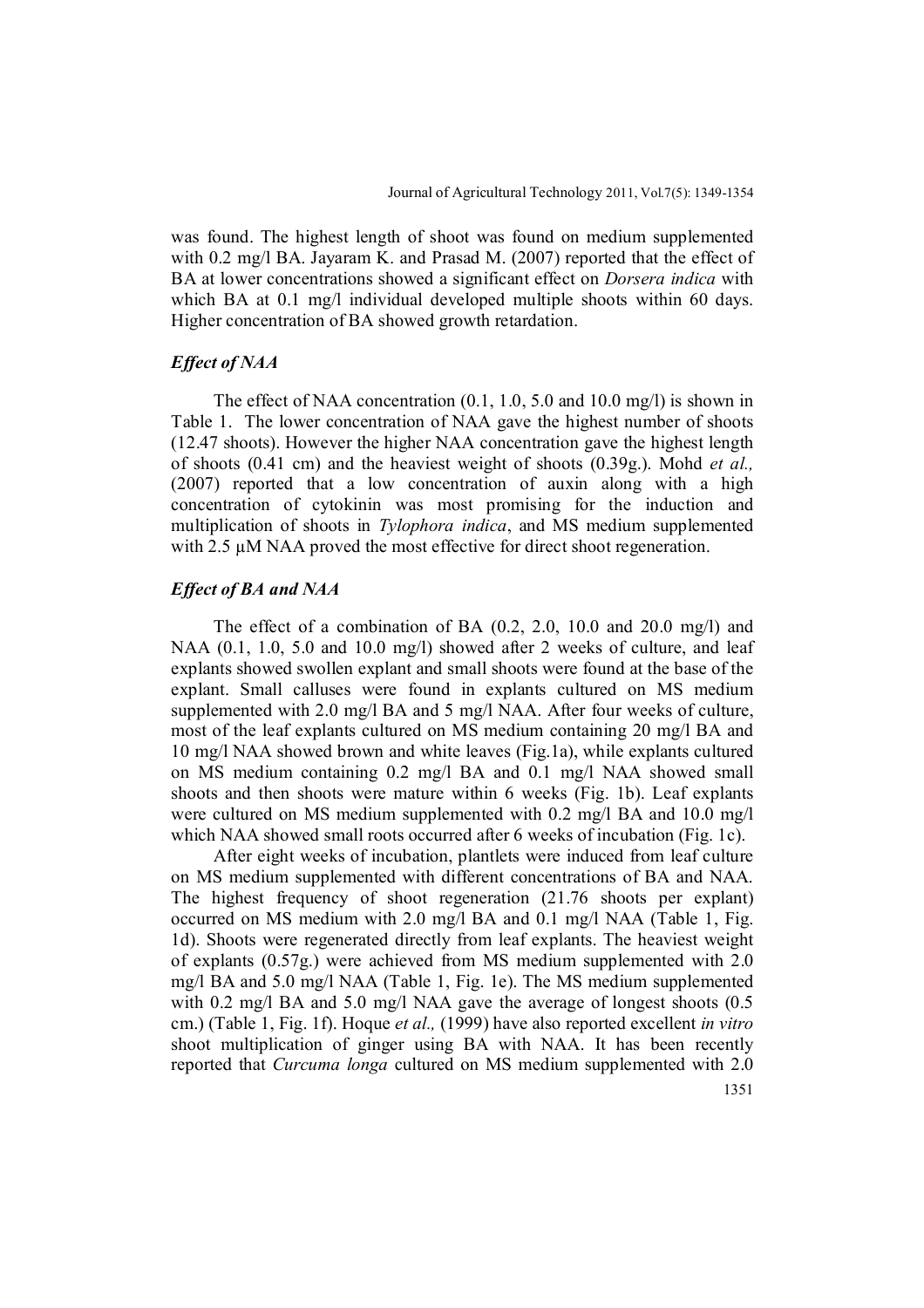mg/l BAP and 0.5 mg/l NAA showed highest rate of shoot multiplication. Shoots that were rooted on the 1/2MS medium supplemented with 2.0 mg/l NAA showed roots were better (Kambaska *et al.,* 2010). The direct regeneration of *Drosera* from leaf explants and shoot tips has been reported; in the *D. anglica* the highest proliferation rate was obtained on the medium supplemented with 0.05  $\mu$ M BA and 0.005  $\mu$ M NAA (Kawiak *et al.*, 2003.)

Plantlets with expanded leaves and developed roots were regenerated from leaves within 10 weeks (Fig 2a). The well rooted plants were transferred to pots containing peat moss for hardening (Fig 2b). After doing transferred to peat moss medium, plants started producing flower within 1 or 2 months.

| Treatment (mg/l) |            | No. of shoots $\pm$ SE <sup>a/</sup> | Length of shoot $\pm$ SE <sup>a</sup> $($ cm) | Fresh weight $\pm$ SE <sup>a</sup> <sup><math>'</math></sup> (g) |
|------------------|------------|--------------------------------------|-----------------------------------------------|------------------------------------------------------------------|
| BA               | <b>NAA</b> |                                      |                                               |                                                                  |
| 0.2              |            | 14.88+1.45a                          | $0.65 + 0.09a$                                | $0.39 + 0.05$                                                    |
| 2.0              |            | $16.63 + 1.88a$                      | $0.43 + 0.05b$                                | $0.41 + 0.04$                                                    |
| 10.0             |            | $8.38 + 1.25b$                       | $0.19 + 0.02c$                                | $0.35 + 0.06$                                                    |
| 20.0             |            | $4.22+0.90c$                         | $0.10+0.02c$                                  | $0.23 + 0.05$                                                    |
| F-test           |            | $17.74$ <sup>**</sup>                | $24.61$ <sup>**</sup>                         | 2.48 <sup>ns</sup>                                               |
|                  | 0.1        | $12.47 + 1.81$                       | $0.32 + 0.06$                                 | $0.29 + 0.03$                                                    |
|                  | 1.0        | $12.16 + 1.94$                       | $0.25 + 0.04$                                 | $0.29 + 0.04$                                                    |
|                  | 5.0        | $11.06 + 2.02$                       | $0.39 + 0.08$                                 | $0.41 + 0.07$                                                    |
|                  | 10.0       | $8.41 + 1.69$                        | $0.41 + 0.09$                                 | $0.39 + 0.08$                                                    |
| F-test           |            | $1.82^{ns}$                          | $2.15^{ns}$                                   | 1.50 <sup>ns</sup>                                               |
| 0.2              | 0.1        | $12.88 + 2.54$                       | $0.65 + 0.14$                                 | $0.28 + 0.01$                                                    |
| 0.2              | 1.0        | $18.75 + 1.79$                       | $0.29 + 0.06$                                 | $0.32 + 0.05$                                                    |
| $0.2\,$          | 5.0        | $15.50 + 3.78$                       | $0.83 + 0.12$                                 | $0.41 + 0.07$                                                    |
| 0.2              | 10.0       | $12.38 + 3.11$                       | $0.82 + 0.26$                                 | $0.57 + 0.18$                                                    |
| 2.0              | 0.1        | $21.75 + 3.44$                       | $0.34 + 0.07$                                 | $0.33 + 0.08$                                                    |
| 2.0              | 1.0        | $16.38 + 3.27$                       | $0.44 + 0.07$                                 | $0.29 + 0.05$                                                    |
| 2.0              | 5.0        | $18.63 + 1.53$                       | $0.51 + 0.02$                                 | $0.57 + 0.02$                                                    |
| 2.0              | 10.0       | $9.75 + 4.46$                        | $0.43 + 0.17$                                 | $0.42 + 0.14$                                                    |
| 10.0             | 0.1        | $7.63 + 1.35$                        | $0.17+0.03$                                   | $0.25 + 0.07$                                                    |
| 10.0             | 1.0        | $8.75 + 3.57$                        | $0.19 + 0.06$                                 | $0.27 + 0.09$                                                    |
| 10.0             | 5.0        | $7.50 + 3.10$                        | $0.17 + 0.06$                                 | $0.42 + 0.20$                                                    |
| 10.0             | 10.0       | $9.63 + 2.46$                        | $0.25 + 0.04$                                 | $0.45 + 0.13$                                                    |
| 20.0             | 0.1        | $7.63 + 0.85$                        | $0.12 + 0.03$                                 | $0.28 + 0.06$                                                    |
| 20.0             | 1.0        | $4.75 + 2.49$                        | $0.09 + 0.03$                                 | $0.29 + 0.14$                                                    |
| 20.0             | 5.0        | $2.63 + 1.19$                        | $0.08 + 0.01$                                 | $0.23 \pm 0.13$                                                  |
| 20.0             | 10.0       | $1.88 + 1.13$                        | $0.13 + 0.08$                                 | $0.10+0.06$                                                      |
| F-test           |            | $1.27^{ns}$                          | $1.72$ <sup>ns</sup>                          | 1.03 <sup>ns</sup>                                               |

**Table 1.** Effects of BA and NAA in MS media on average number of shoots, length of shoot and fresh weight after 8 weeks of culture.

a/ standard error

result of two way ANOVA significant at 0.1

<sup>ns</sup> non significant at 0.5%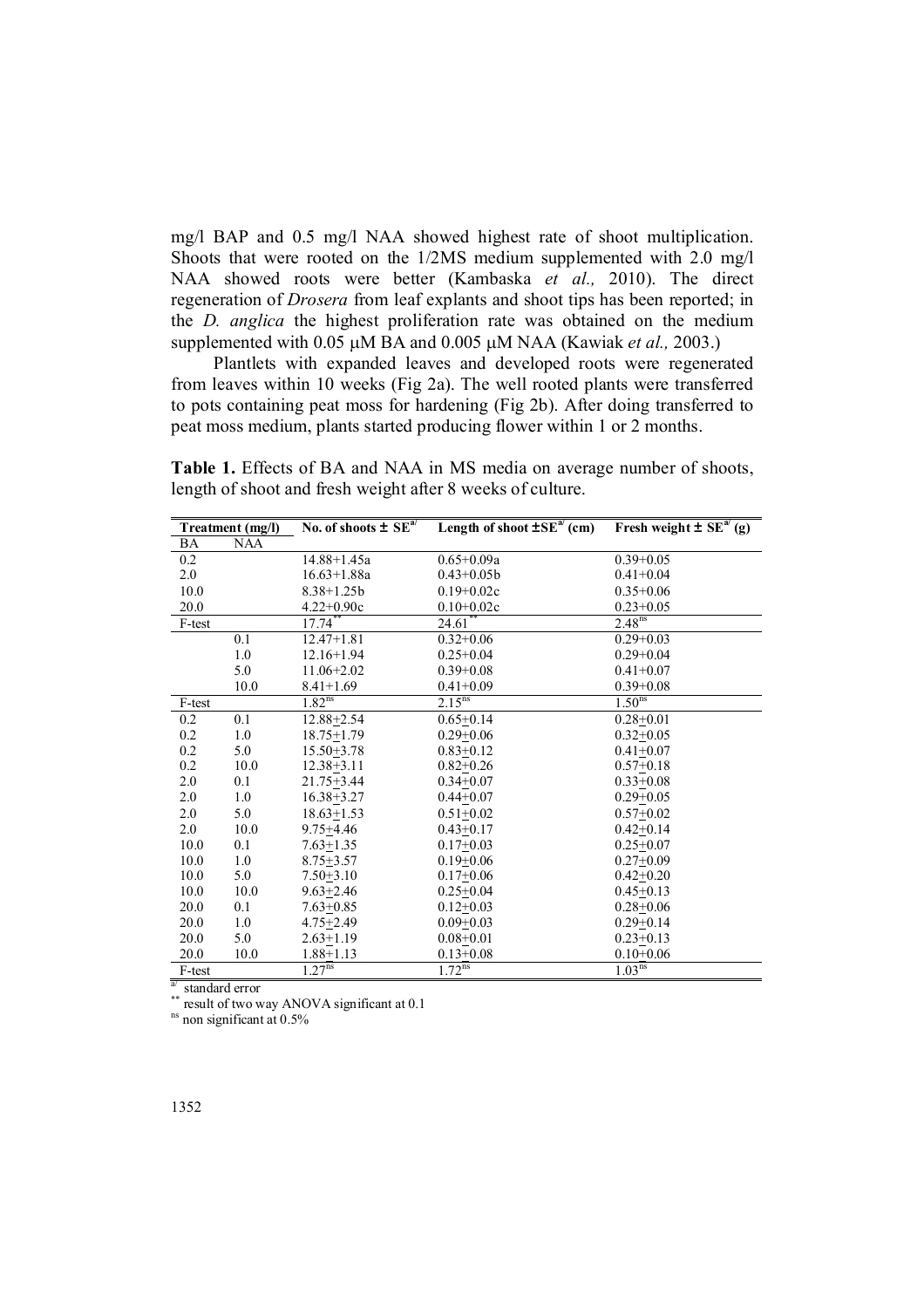#### Journal of Agricultural Technology 2011, Vol.7(5): 1349-1354



**Fig. 1** Regeneration of multiple shoots from leaves on MS medium containing **(a)** 20.0 mg/l BA and 10.0 mg/l NAA after 4 weeks **(b)** 0.2 mg/l BA and 0.1 mg/l NAA after 6 weeks **(c)** 0.2 mg/l BA and 10.0 mg/l NAA after 6 weeks **(d)** 2.0 mg/l BA and 0.1 mg/l NAA after 8 weeks **(e)** 2.0 mg/l BA and 5.0 mg/l NAA after 8 weeks and **(f)** 0.2 mg/l BA and 5.0 mg/l NAA after 8 weeks



**Fig. 2 A.** Regenerated plantlet 10 weeks before placing in soil. **B.** Plantlet after transplanting to peat moss.

#### **Reference**

- Adam R.M., Koenigsberg S.S., and Langhans R.W. (1979). In vitro propagation of the Butterwort (*Pinguicula moranensis* H.B.K.) HortScience. 14(6):701-702.
- Gamborg O.L., Miller R.A. and Ojima K. (1968). Nutrient requirements of suspension cultures of soybean root cell. Experimental Cell Research. 50: 151-158.
- Goncalves S., Escapa A.L., Grevenstuk T. and Romano A. (2008). An efficient in vitro propagation protocol for *Pinguicula lusianica*, a rare insectivorous plant. Plant Cell Tissue and Organ Culture. 95: 239-243.
- Hoque M.I., Perveen S. and Sarker R.H. (1999). In vitro propagation (*Z. officinate* Rose.). Plant Tissue Culture. 9: 45-51.
- Jang W., Kim K.S. and Park R.D. (2003). Micropopagation of venus fly trap by shoot culture. Plant Cell Tissue and Organ Culture. 72: 95-98.
- Jayaram K. and Prasad M.N.V. (2007). Rapid *in vitro* multiplication of *Drosera indica* L.: a vulnerable, medicinally important insectivorous plant. Plant Biotechnology Report. 1(2): 79-84.